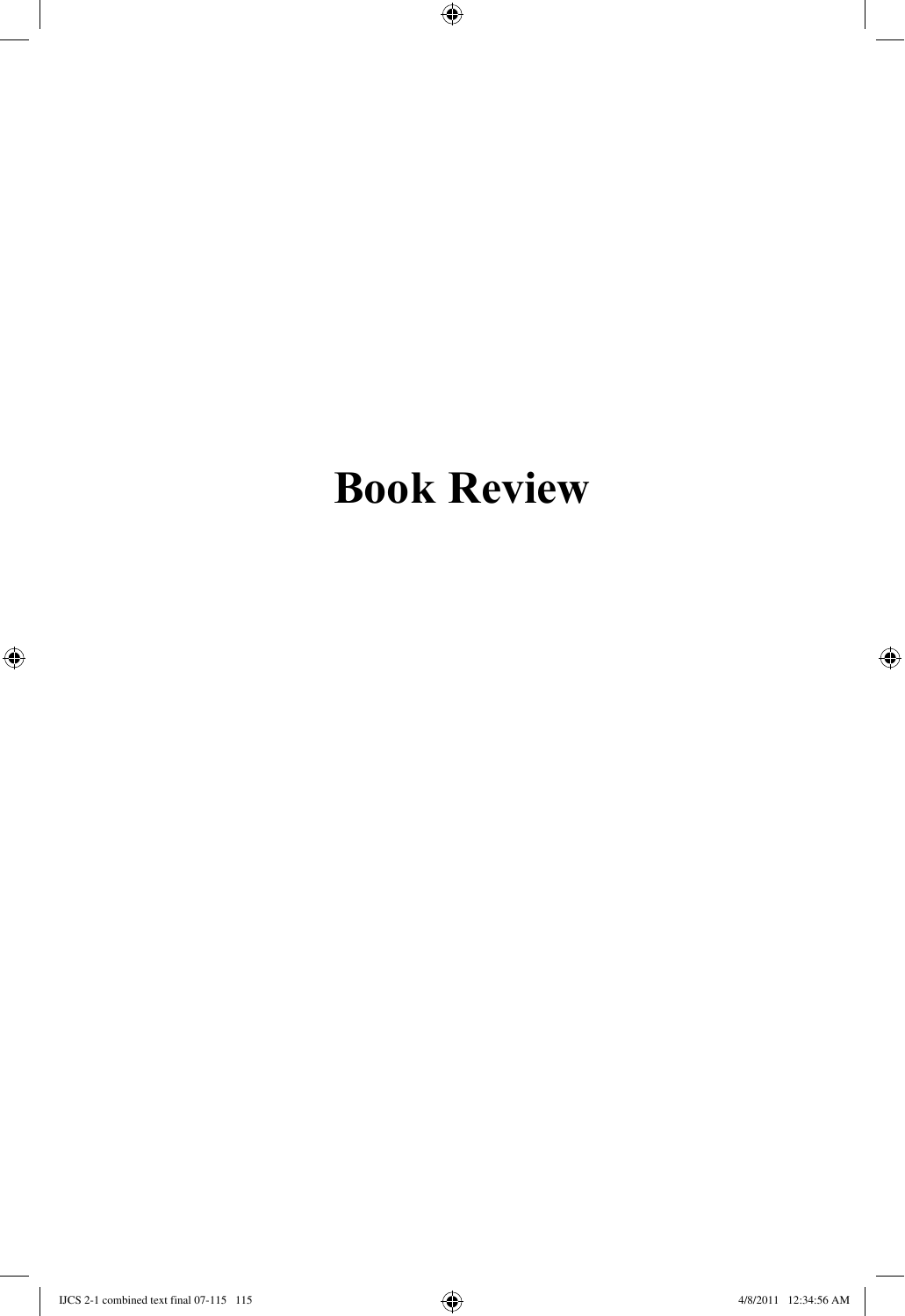

 $\overline{\phantom{a}}$ 

 $\bigoplus$ 

 $\bigoplus$ 

 $\overline{\phantom{a}}$ 

 $\bigoplus$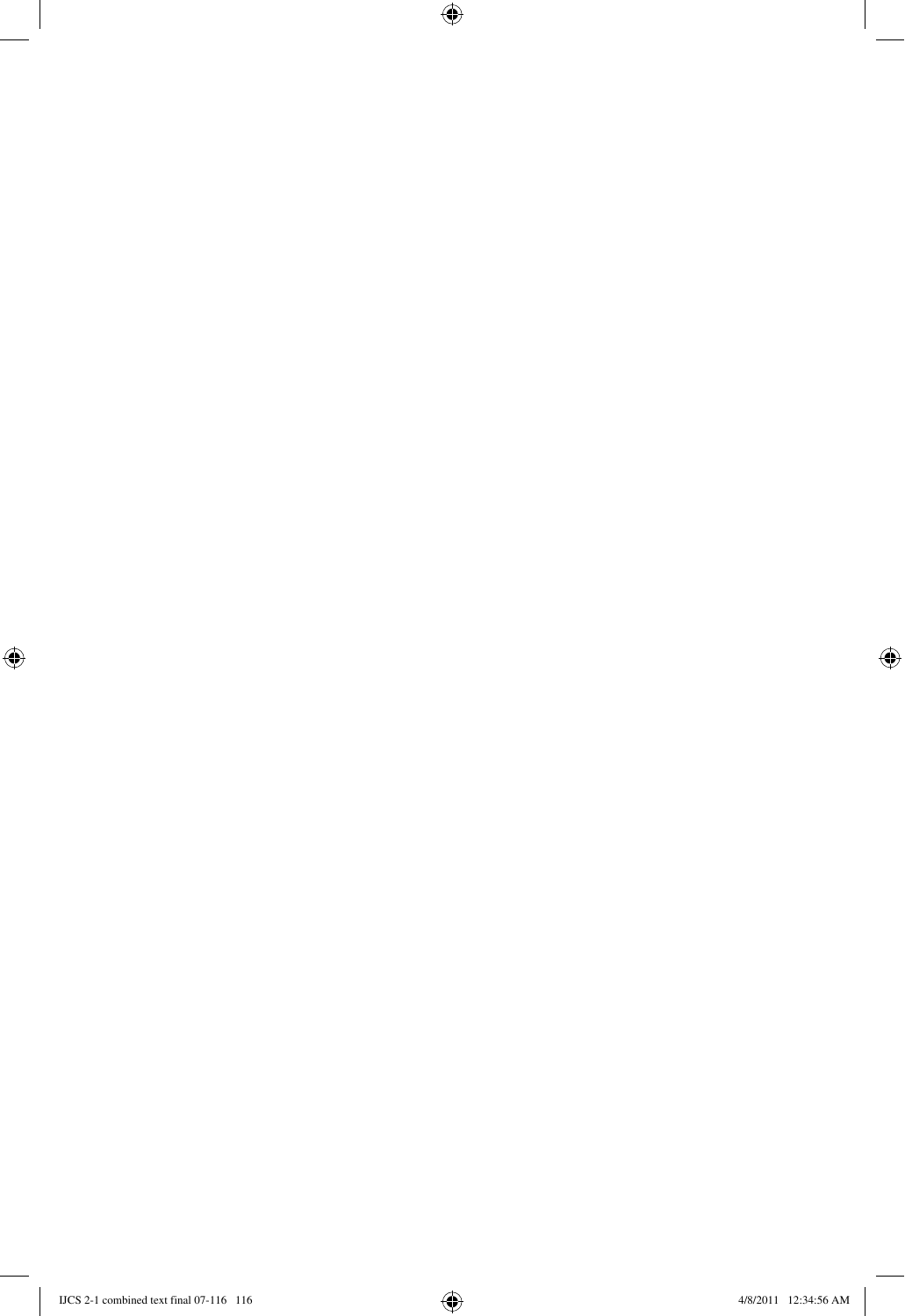## **Book Review**

⊕

Stefan Halper, *The Beijing Consensus: How China's Authoritarian Model Will Dominate the Twenty-First Century*, New York: Basic Books, 2010, 296  $pp. + xy.$ 

After thirty years of reform, China has emerged as one of the major powers in the world. Amidst the global economic crisis, China overtook Japan to become the world's second largest economy, successfully organized three major international events (Olympic Games, World Expo, Asian Games), and continued to expand its influence in Africa, South America, and Asia. In contrast, the western powers have been plagued by various threats, crises and problems. Most of these powers seem to have lost the dynamism and optimism that once characterized the "First World". During the good times, the major western powers arrogantly called themselves the Group of 7 (later expanded to G8 to accommodate Russia, which actually was quite insignificant within the organization), as if they were the masters who decided how to run the world. Today, G7 has to relinquish its role to G20, a more diverse group that includes the emerging powers, and among these emerging powers China is undisputedly the most influential.

This change of balance of powers has made some westerners uncomfortable. What makes them even more frustrated is the fact that China is not a democratic state. China's rise has nothing to do with democracy. This statement inevitably challenges the views and beliefs of many westerners who believe liberal democratic values are also universal values. In recent years, within the western policy, academic, and media circles, the China Model (or sometimes called the "Beijing Consensus") has become a hot topic. Some analysts have a very positive view of the China Model (such as John Naisbitt, the main author of *China's Megatrends*), while others hold a more skeptical or negative view. The author of this book, *The Beijing Consensus*, could be said to be one of them.

*The Beijing Consensus* has seven chapters. The first chapter lays out the fundamental ideas of the book, which I think is also the most important and well-written chapter. The second chapter describes the rise and fall of the Washington Consensus. The third and fourth chapters together discuss the (mostly negative) impact of the rise of China and the China Model. The fourth chapter concentrates on the domestic aspects of China's foreign behaviour. The fifth and sixth chapters discuss what actions and policies should the

⊕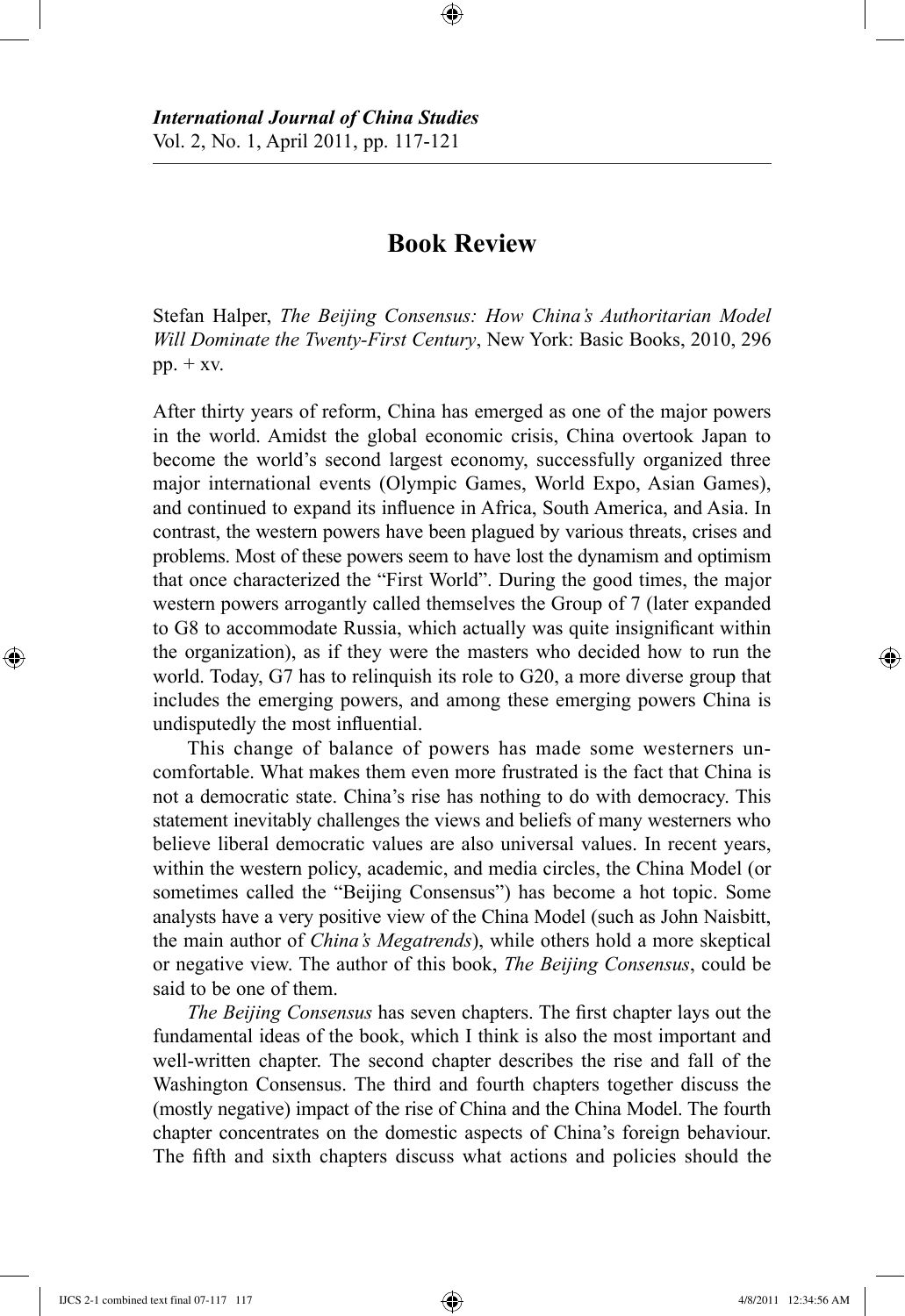western powers, especially the United States, take to face the challenges coming from China and the China Model.

⊕

What is the China Model? According to Halper, it is composed of two elements, each of which is opposite to the principles of a liberal democratic system. Whereas a liberal democratic system upholds free market capitalism and democratic pluralism, the China Model implements a state-guided market economy and one-party authoritarianism. In short, it can be called "market authoritarianism". Halper is worried that western policymakers have misunderstood the challenges posted by China. The major threat from China, Halper argues, is not in the economic or military spheres. Here, Halper performs an admirable job in the book to dispel the myth that China is capable of launching serious economic or military offensives against the West. The major threat, instead, is that China represents an alternative to the West, a paradigm fundamentally different from the western beliefs that human progress can only be achieved through liberal economics and liberal politics: "Beijing's example illuminates a path around the West. It is making the West less relevant in world affairs. In effect, *China is shrinking the West*." (p. xi) The 21st century, Halper seems to believe, will witness a conflict in which on one side is the West and its liberal democratic allies, and on the other side is China and the countries that follow the China example. This conflict is fundamentally a competition between two contrasting sets of values, systems of governance, and modes of modernity. This is the greatest threat posted by China.

The observations made by Halper regarding market authoritarianism are generally representative among the views of western policy elite. One characteristic of market authoritarianism is the close relationship between the ruling elite and large energy corporations and state-owned enterprises, which also dominate the strategic sectors of the economy. These enterprises are not purely commercial entities; they have political functions and purposes: "Commercial decisions … are heavily guided by political actors, and the motivations behind investment decisions are often as political as, or more political than, they are economics." (p. 123) In addition, market authoritarianism also accepts certain liberal economic policies, such as "opening the economy to foreign investment, allowing labor flexibility, keeping tax and regulatory burdens low, and creating a first-class infrastructure through combined private-sector and state spending" (p. 126). This blending of market economics and state control is the essence of the economic aspect of the China Model. Halper also points out that state-controlled capitalism has a distinct advantage over the Western brand of capitalism. For example, "state subsidies of Chinese firms provide the incentive needed to pursue overseas projects that may not be profitable, but which accomplish long-term strategic PRC investment and commodity access goals" (p. 104).

⊕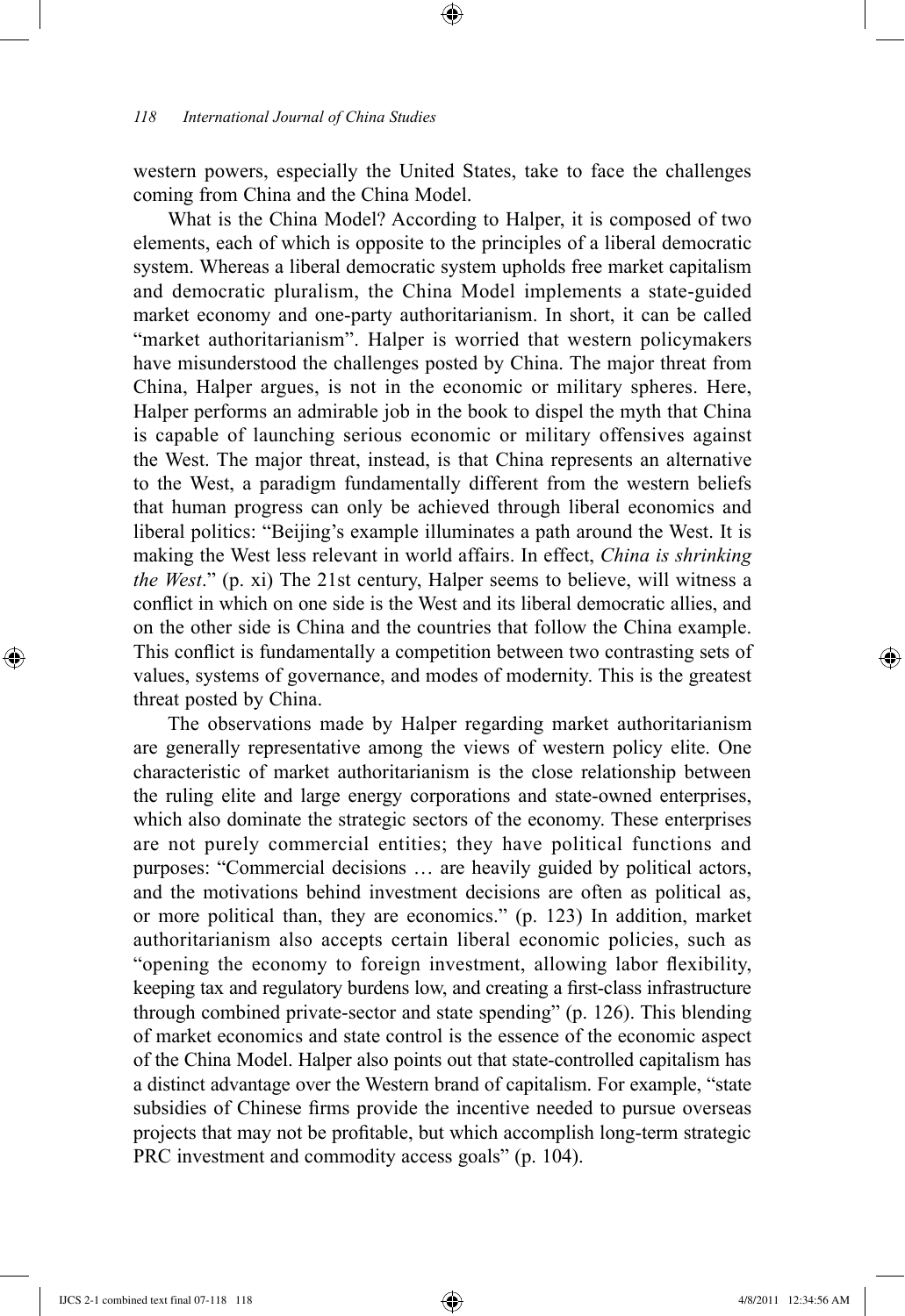A strong and capable party (or ruling elite) that controls the government, the security apparatus, legislative and judicial organs, and the media usually defines the essence of the politics of market authoritarianism. Authoritarianism provides commercial advantages over its liberal democratic rivals, which have to deal with domestic political actors and competing interest groups in forging a business agreement. In addition, economic development and the welfare it brings are perhaps the only effective means an authoritarian regime is able to keep its people from demanding more democratic rights and participation. Hence the single-mindedness in the pursuance of economic development also becomes the generic goal of such regime. Such goal predisposes a market authoritarian regime to adopt mercantilist economic policies. China's resource grabs in the African and South American continents are manifestations of such policies. Although China's participation in international cooperation and multilateral forums are extensive, she is nevertheless accused of bending (or even breaking) international rules and cooperation when doing so fits China's mercantilist interests. To back up this accusation, Halper frequently cites examples of Beijing's protection of the so-called "rogue states". Just when the major western powers were trying to squeeze these rogue states (Iran, Sudan, Zimbabwe, etc.) in order to change their deplorable behaviour, Beijing provided the much needed protection these rogue states needed as long as they exported the resources Beijing wanted.

⊕

Halper's analysis of the China Model should not be read as only a study of China's development experiences and policies. It should also be read as a general analysis of the characteristics and nature of market authoritarianism. In this sense, this book should be added to the list of readings on comparative government.

I also have several disagreements with Halper. First, market authoritarianism is more easily said than done. Despite Halper's arguments, how many states have actually succeeded in following the China Model? Perhaps one could point to Vietnam, and to a lesser extent, Russia. Cuba has been trying to follow China's experience, but after more than fifteen years and countless trips by Cuban officials to China (which Halper also mentions in the book), Cuba has yet to become a good student of China. As for other successful examples of market authoritarianism, such as Malaysia, Singapore, Taiwan and South Korea (before their democratization in the late 1980s), their development takeoffs happened way before China's development can be called the China Model. Interestingly, all of these market authoritarian regimes were (and still are) American allies, not China's.

Second, exactly which group of countries is China leading in this century? In the grand narrative of the West versus the China Model, Halper is actually very vague in terms of the membership of the China Model camp. First, Halper accuses China of leading and protecting the "rogue states" (Myanmar,

IJCS 2-1 combined text final 07-119 119 4/8/2011 12:34:56 AM

⊕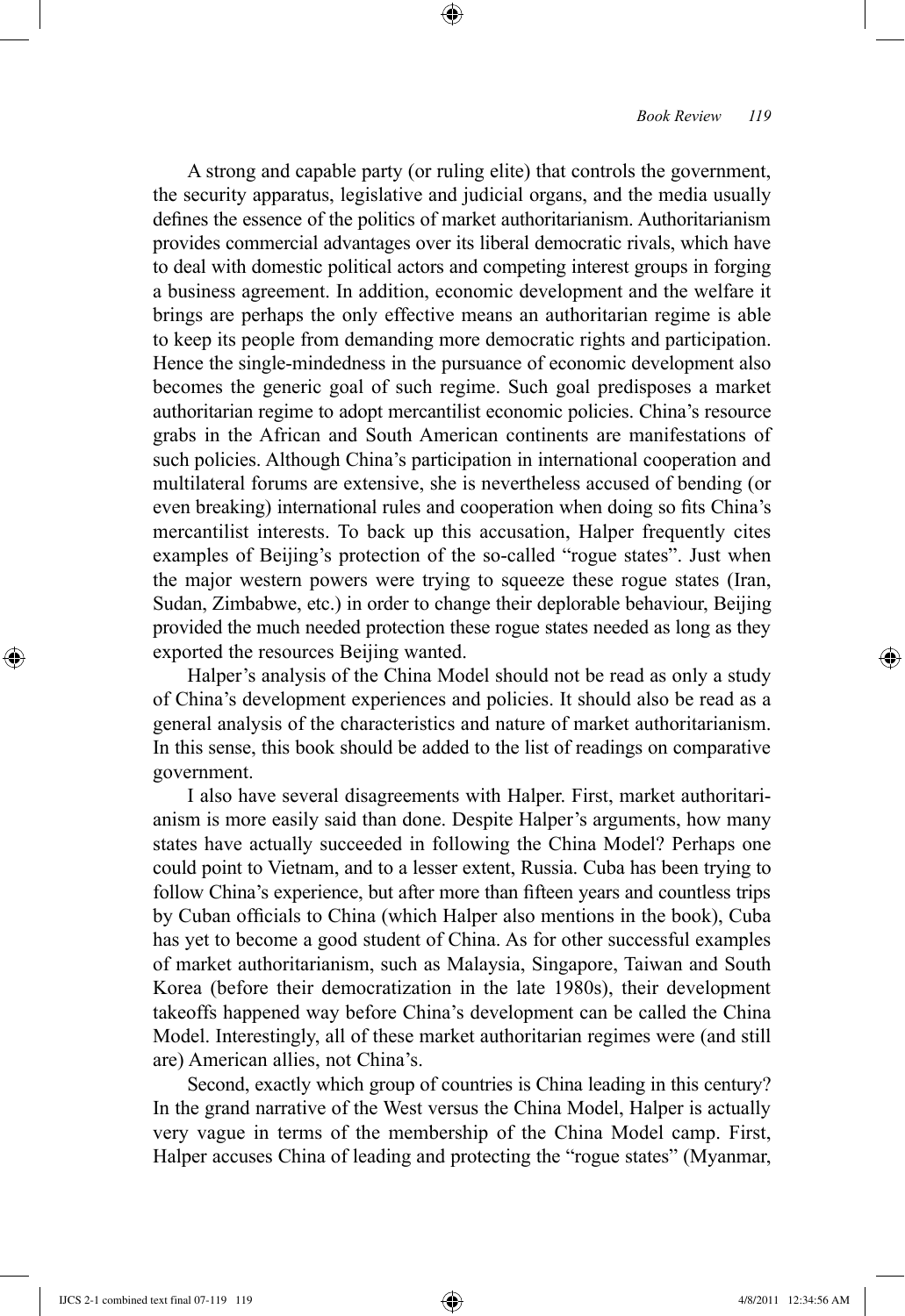## *120 International Journal of China Studies*

North Korea, Iran, etc.). Then, he argues that China leads the emerging powers (Brazil, India, Indonesia, etc.). Moreover, the China Model could be prevalent in those middle-range, regional powers (what Halper calls "pivot powers"). Finally, Halper also argues that China is leading the developing countries to confront the West, especially in the forums of the United Nations and other meetings of international organizations. So, which countries are members of this group of countries that upholds market authoritarianism and competes with the West?

⊕

Third, Halper also seems to confuse the China Effect with the China Model. In Chapter 3, Halper provides numerous examples of how China's foreign aid and investment projects help maintain various corrupt and authoritarian regimes. The argument is that because of these Chinese aids, these corrupt regimes would not have to undergo political and governance reforms to meet the standards of the aid programs provided by international organizations and western powers. Halper discusses China's "unholy alliance" with deplorable rogue states, accuses China of undermining Africa's reformers and exploiting African resources. While these accusations against the China Effect are undeniable, such alliances between Beijing and other autocracies are based on interest calculation, not upon compatible values or systems of governance. Western powers also forge major partnerships with oil-producing autocratic states. China is merely a good student of the West's realist politics. There is no evidence that China is trying to promote its brand of development to other countries, especially to the rogue states (with the major exception of North Korea). Halper neglects to mention in this book that none of the rogue states are followers of the China Model. In fact, if they were, it would actually be a blessing to the world and the people in these regimes. As Jeffrey Garten (Yale professor) argued in an article in *Newsweek* ("Chinese Lessons", 24th November 2003), "The China model, or something close to it, may have its problems, but it may be the Arabs' best chance."

Suppose North Korea is successfully following the China Model. Its economy is prospering and more integrated with other economies. People's standard of living is rising, which also improves social and political stability. For the sake of continuous economic growth, this regime generally will also act more rationally toward other countries. The West will find a market authoritarian North Korea less belligerent, more cooperative, more predictable and easier to deal with.

The autocratic leaders of rogue states will not be easily persuaded to accept the liberal democratic system and relinquish their monopolization of political power. But they are more likely to accept the market authoritarian model. Barring successful "people revolutions", the China Model could be the next best thing for the people of these regimes and for the West as well. Moreover, the obstacles facing democratization, as well as the likelihood of

⊕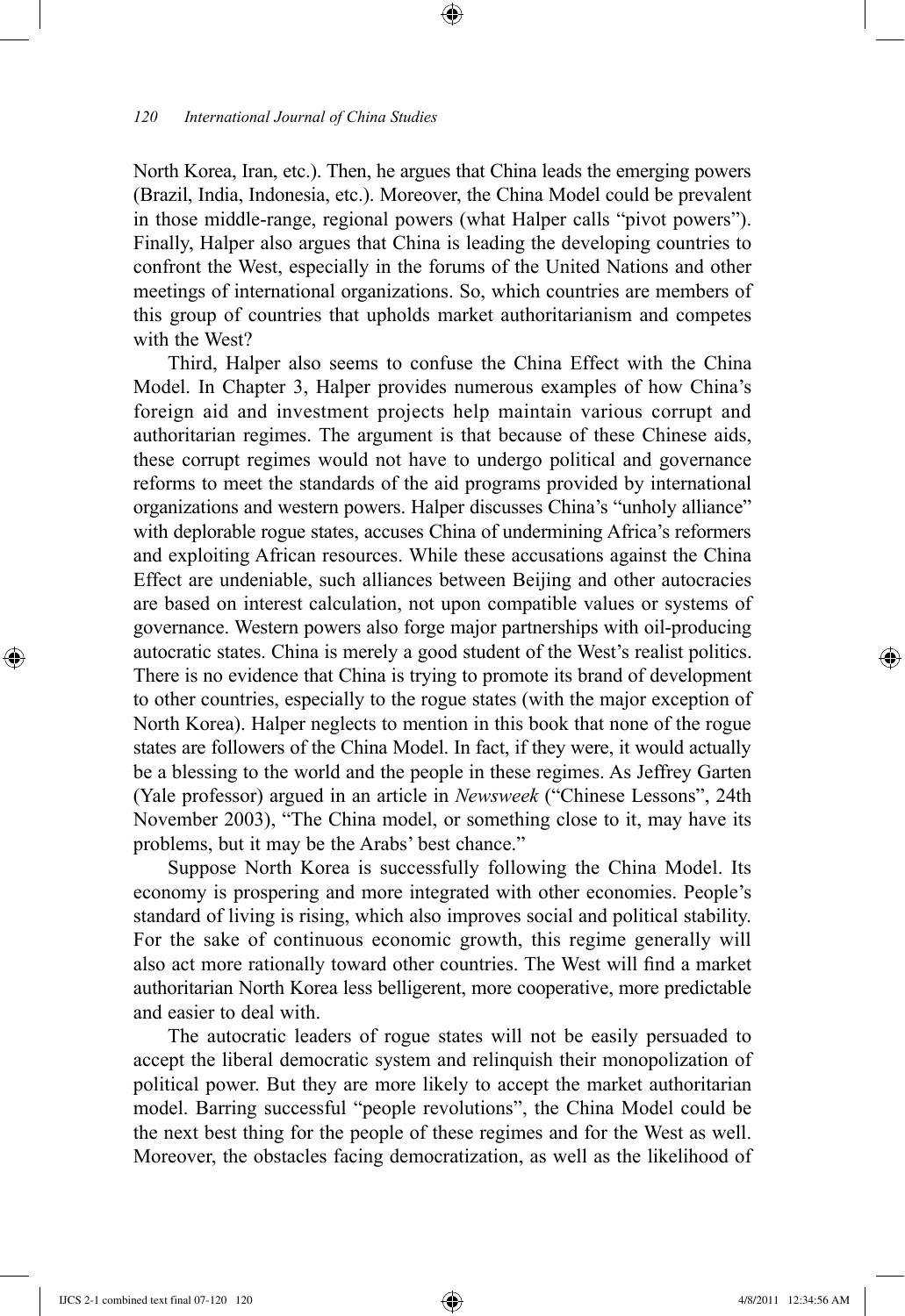authoritarian restoration following democratization, will be much lower if democratic transition occurs in a well-governed market authoritarian regime. In short, in spite of all its flaws and repressions, a relatively well-governed dictatorship like China is better than an ill-governed, close dictatorship. For all these reasons, the West should not be discouraged if dictators of the rogue states decide to walk Beijing's route.

⊕

Fourth, I also think that China is unfairly singled out by Halper when it comes to "challenging international order". Yes, China is leading other developing countries to rewrite certain international rules that will reduce the influence of western powers, but what's wrong with that? As acknowledged by many western policymakers, the relative decline of the West is inevitable, and international organizations should reflect these changes in order to stay relevant. India, the largest democracy in the world, is also a friend to many rogue states, but why only China is accused of the China Effect?

Despite these criticisms, *The Beijing Consensus* remains an important book. Its discussion of the nature of market authoritarianism is clear, precise, and thought-provoking. Its policy recommendations will surely be carefully studied by the policymakers in Washington and Brussels. Its vision of a major competition between two camps of countries (remember the Cold War?) may still come true. Political scientists, journalists and policymakers will benefit from reading this thoughtful book.

> *Dr Ngeow Chow Bing* 饶兆斌 *Institute of China Studies University of Malaya*

⊕